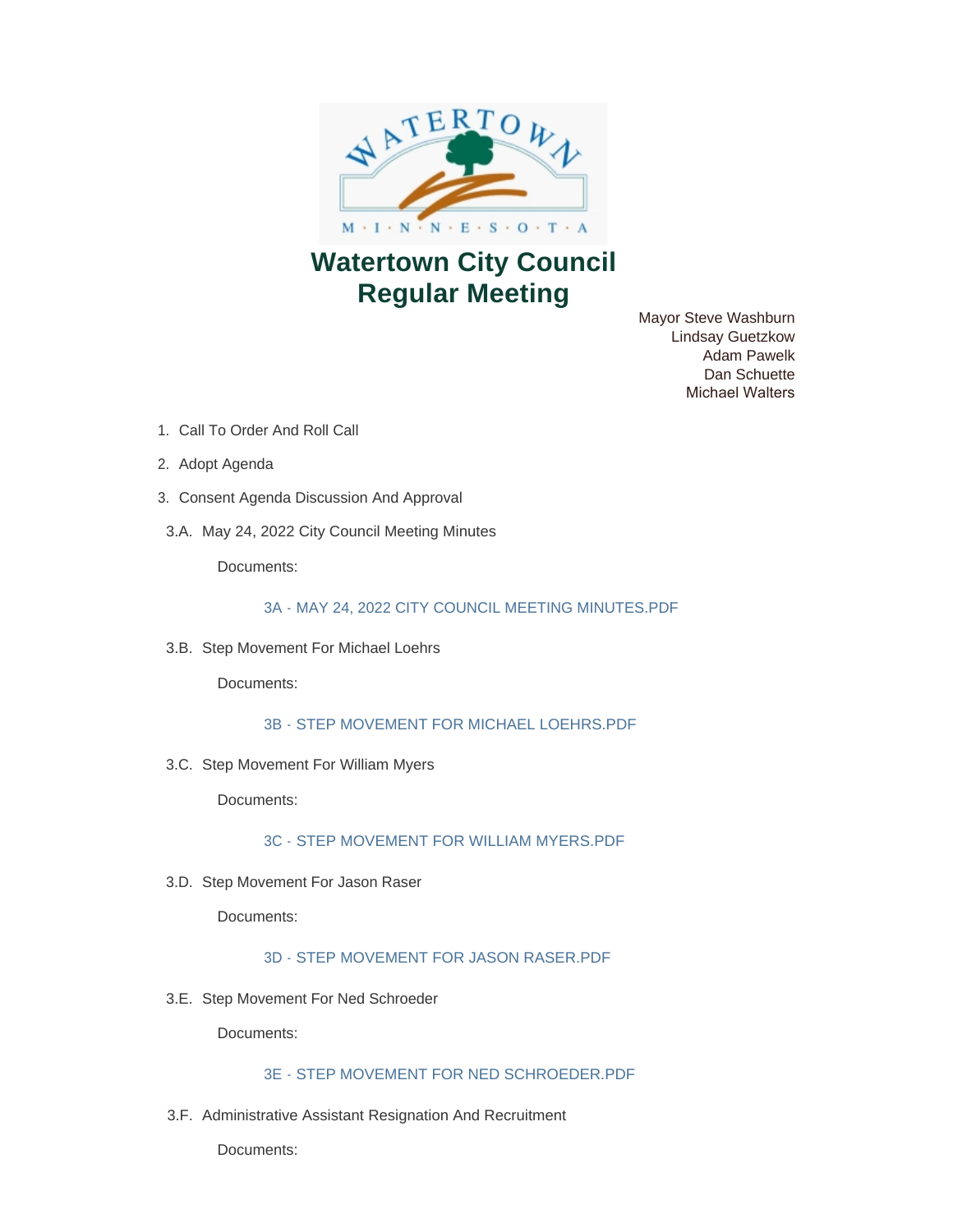#### [3F - ADMINISTRATIVE ASSISTANT RESIGNATION AND RECRUITMENT.PDF](https://www.watertownmn.gov/AgendaCenter/ViewFile/Item/2374?fileID=1852)

3.G. 2020 CIPP Pay App 3

Documents:

## [3G - 2020 CIPP PAY APP 3.PDF](https://www.watertownmn.gov/AgendaCenter/ViewFile/Item/2375?fileID=1853)

3.H. Accept Donations From Legion Post 121

Documents:

### [3H ACCEPT DONATIONS FROM LEGION POST 121.PDF](https://www.watertownmn.gov/AgendaCenter/ViewFile/Item/2376?fileID=1854)

3.I. WWTF Expansion Pay App 1

Documents:

## [3I - WWTF EXPANSION PAY APP 1.PDF](https://www.watertownmn.gov/AgendaCenter/ViewFile/Item/2377?fileID=1855)

- 4. Open Forum
- 5. New/Old Business
- 5.A. Oak Grove Estates Subdivision

Documents:

[5A - OAK GROVE ESTATES SUBDIVISION.PDF](https://www.watertownmn.gov/AgendaCenter/ViewFile/Item/2378?fileID=1856)

5.B. 702 Angel Ave SW Variance

Documents:

[5B - 702 ANGEL AVE SW VARIANCE.PDF](https://www.watertownmn.gov/AgendaCenter/ViewFile/Item/2379?fileID=1857)

5.C. 701-709 Jefferson Ave Site Plan

Documents:

[5C - 701-709 JEFFERSON AVE SITE PLAN.PDF](https://www.watertownmn.gov/AgendaCenter/ViewFile/Item/2380?fileID=1858)

5.D. Watertown-Mayer Schools Site Plan

Documents:

### [5D - WATERTOWN-MAYER SCHOOLS SITE PLAN.PDF](https://www.watertownmn.gov/AgendaCenter/ViewFile/Item/2381?fileID=1859)

5.E. Spring Mill Subdivision

Documents:

#### [5E - SPRING MILL SUBDIVISION.PDF](https://www.watertownmn.gov/AgendaCenter/ViewFile/Item/2382?fileID=1860)

5.F. Water Tower #2 Plans And Specs

Documents: